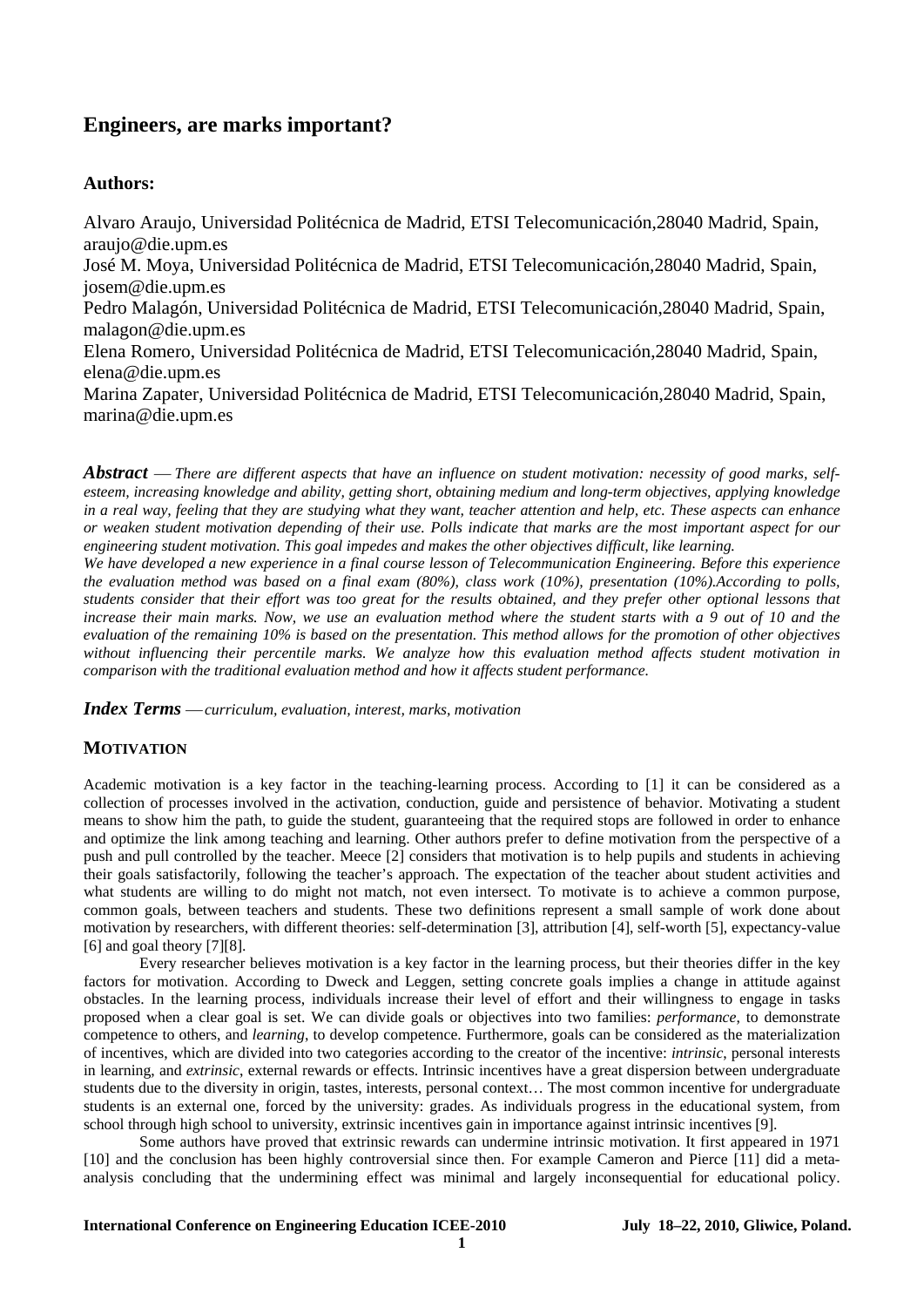However, more recent meta-analysis [\[12\]](#page-7-4)[\[13\]](#page-7-5)[\[14\]](#page-7-6) disagree with the process followed and they assure that its conclusions were incorrect.

 The main concern of undergraduate students is to pass or not to pass. Their goal is to pass subjects, optimizing the ratio grade/effort. Learning and developing capabilities are pushed to the background. They come to classroom strongly motivated to pass the subject and it is difficult for teachers to foster the influence of their intrinsic incentives in their motivation to enhance the learning process.

 The goal of this research is to evaluate the effect of grades in engineering undergraduate students: motivation, learning and attitude.

# **CURRENT SCENARIO**

In order to fully understand the motivation of the evaluation method presented in this paper, the current context of the Spanish Public University Education System in general and particularly of the Degree of Telecommunication Engineering of the Universidad Politécnica de Madrid, should be taken into account. It is not the purpose of this paper to extrapolate the results of this experience to other situations or contexts, but to present it as an experiment that fits this scenario and may help us to learn more about it.

#### **Education context**

Spanish undergraduate students wishing to progress to public University, must take an entrance exam called Selectividad once they have finished High School. The purpose of this examination is to serve as a selection criteria in order to enter University. Undergraduate students fill a list of degrees and Universities preferences and are arranged by the marks obtained in this exam, in order to assign them in one of the chosen Universities. As each public degree has a finite number of places, only students with best marks will be able to enter their first option University.

 However, in the last decade in Spain, there has been an increase in the number of public Engineering Universities. The higher offer of places does not match the students' demand for these degrees. As a result, many Engineering Universities do not cover all public places, and all undergraduate students having passed the entrance examination, whatever their marks, are allowed to enter Engineering Degrees. Even though the Degree of Telecommunication Engineering of our University is one of the less affected, the entrance mark dropped from a 8.4 on 10 on academic year 2002/2003 to 6.88 on academic year 2009/2010, even though the number of places offered decreased from 350 to 300.

 Engineering Degrees not adapted to the EEES in Spain, consist of five academic years, each of which has a different amount of subjects. In the particular case of Telecommunication Engineering of the Universidad Politécnica de Madrid, the degree has a total amount of 373 credits. One credit is equivalent to 10 hours of class and the average number of credits per subject is 6. To pass a subject a student must obtain at least a mark of 5 out of 10 and, in the curriculum of the Degree of Telecommunication Engineering of this University, attendance to classes is not compulsory, nor has any impact on marks. The first 178 credits, the equivalent to three first years, consist mainly of compulsory subjects. Once on their fourth year, students choose the core subjects of an itinerary that leads them to one of the five topics of specialization of this Degree.

 Spanish Public Universities are forced by law to provide mechanisms that ensure the appropriate progress of undergraduate students. In the case of the Universidad Politécnica de Madrid, undergraduates willing to stay at University must at least pass 6 credits in their first year and 36 credits in two years. Even though in the particular case of the Degree of Telecommunication Engineering of our University, the pupils affected by these rules do not reach a meaningful number (in fact, only the 0.05% of students are dismissed), this system unavoidably forces students to focus their efforts in passing rather than in learning during their first year. Once they have reached second year, there are no further rules to ensure their progress, so ending the career becomes just a matter of time. The average time an undergraduate needs to end the degree is 7.1 years. During this process, a 6% of the pupils quit university. There is no system to truly help progress of pupils, and no tutorial support sessions for undergraduates not showing the right progression. An average pupil needs between 1.1 (for subjects understood to be 'easy') and 4.9 (for subjects understood to be 'difficult') examination periods to pass a subject. Academic averages marks of Spanish Engineering Degrees in general and particularly Degree of the Telecommunication Engineering of the Universidad Politécnica de Madrid are quite low, especially in the first academic years. Because students have to choose subjects for their specialization itinerary on the fourth academic year, it is common they use these subjects to raise their average marks (good to obtain best grants). In some cases this seems a result of a greater interest of pupils regarding this kind of subjects. In other cases, they just choose the easiest subjects.

#### **Evaluation methods**

Apart from the Education System context, evaluation methods have a lot to do with the academic results and the motivation of students [\[15\]](#page-7-7). The most extended evaluation method in the case of our Degree is the final exam. On most

**2**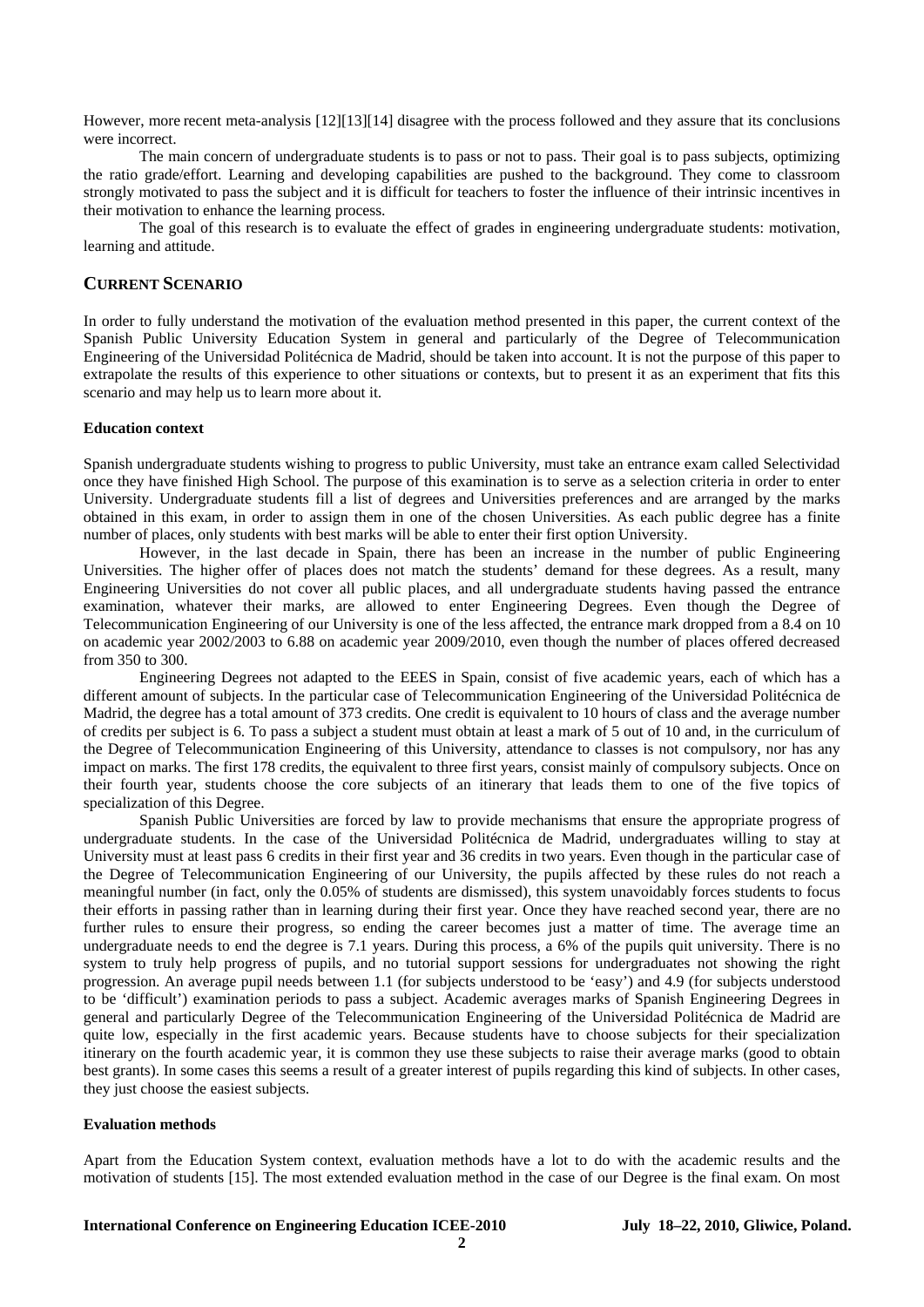subjects just the evaluation that pupils meet is a final exam taking place at the end of the semester. If they fail that exam, they have an additional examination session. Should the examination pass percentage be lower than 10%, pupils could go to another extra examination session. Only a low percentage of subjects (7%) try to use other evaluation methods such us continuous assessment or project-based evaluation methods. These attempts, however, often fail in compulsory subjects, as the number of pupils per professor is too high to establish a truly continuous assessment. The average number of students per group (that is, the number of pupils a teacher should take care of) is 70, even though this number may rise until 125 pupils per professor, which is the maximum stated by the University rules.

 On most subjects, the key concepts to motivate students are skipped. Students are in a system where learning is just oriented to marks and exams, so they do not find their work meaningful and challenging. The evaluation does not take into account the improvement or the effort of students, but just the results obtained in a final exam. Motivation is left to the ability of each individual professor to offer students some challenging work in classroom. Moreover, as evaluation is only based on exams, students feel that assessments do not show their real knowledge about subjects, but their ability to pass the examinations.

 Some professors try to do their best at motivating and teaching their students with continuous assessment evaluation methods in overfull classrooms, whilst other just keep with the traditional methods. Once reached the specialization subjects, the number of pupils per classroom decreases, so new methods can be applied. However, specialization subjects are usually split in two groups. Subjects in the first group apply properly continuous assessment and project-based evaluation methods, becoming challenging and as difficult as compulsory subjects. The second group of subjects does not apply properly the newer evaluation methods, and become easier subjects in which marks rise.

There are no common assessment rules and evaluation methods that should be applied to all neither subjects, nor measures (such as increasing the number of groups and thus reducing the group size) to provide professors with means for applying these methods. This increases the level and assessment disparity between subjects, lessens the students' and professors' motivation and disincentives the labor of teaching.

## **Undergraduate students' reaction to the scenario**

The particular facts of this scenario lead the motivation of our undergraduates to be based on marks. While the professors' primary goals should be teaching so that their pupils could learn properly and apply their knowledge in the professional field, the pupils' main motivation is passing their exams. Pupils facing the evaluation of a subject are not worried about how much they have learned, but about what will the exam be like and which questions are most likely to be asked. This leads pupils not to try and learn the important concepts that will help them in their professional life, or the ones that interest them most, but the ones that will bring the better evaluation results. A considerable amount of pupils just try to accomplish the short-term goals that will lead them to the end of the career. First they try to pass enough exams on their first and second year to stay at University and then they keep on studying so that they can pass final exams. Once they reach the specialization itinerary, some pupils just choose the easier subjects so that their average marks rise.

 The double-function of professors, the duality between the teacher and the judge of pupil's knowledge, is split apart. In most cases, the teaching activity takes place separately from the evaluation.

 In the particular case of the Electronic Engineering Department of our School, the number of students choosing the Electronic itinerary in fourth course is low. Subjects such as the one in which the experience presented in this paper took place, are understood by the pupils to be difficult, and few of them enroll. Students often believe that the majoring should help them to increase their average marks, and as well-applied continuous assessment methods do not decrease the level of subjects, pupils believe their effort for passing is too great for the obtained marks. This belief often leads pupils to enroll other subjects that might not be that much interesting to them, but have higher passing percentages or higher average marks.

#### **EXPERIENCE Sample**:

This experience takes place in a subject of fifth academic year (the last course) in Telecommunication Engineering at the Universidad Politécnica de Madrid. This subject is "Electronic Systems Engineering" for the curriculum in Electronics.

 According to the curriculum described in the previous section, the students are who choose to pursue this subject, optionally in accordance with their interests. Such subjects are known as itinerary subjects and students must choose at least six of them. Due to the aforementioned causes (effort required, necessary work, grades average, and personal interest) the percentage of undergraduate students enrolled in the Electronics itinerary is low (approximately 10% of the last year undergraduate students, while the average number of enrollment in other itineraries is 35%).

This subject is only of theoretical content, and has an average enrollment in the years prior to the experience of 15 undergraduate students. The traditional assessment method is based on a single final exam that determines the 80% of the mark, and performing of volunteer works account for the remaining 20%.

 The experiment is designed to be done for two consecutive years. The first part of this experiment is carried out in 2008/2009 with 17 undergraduate students enrolled in the subject and the second part in the academic year 2009/2010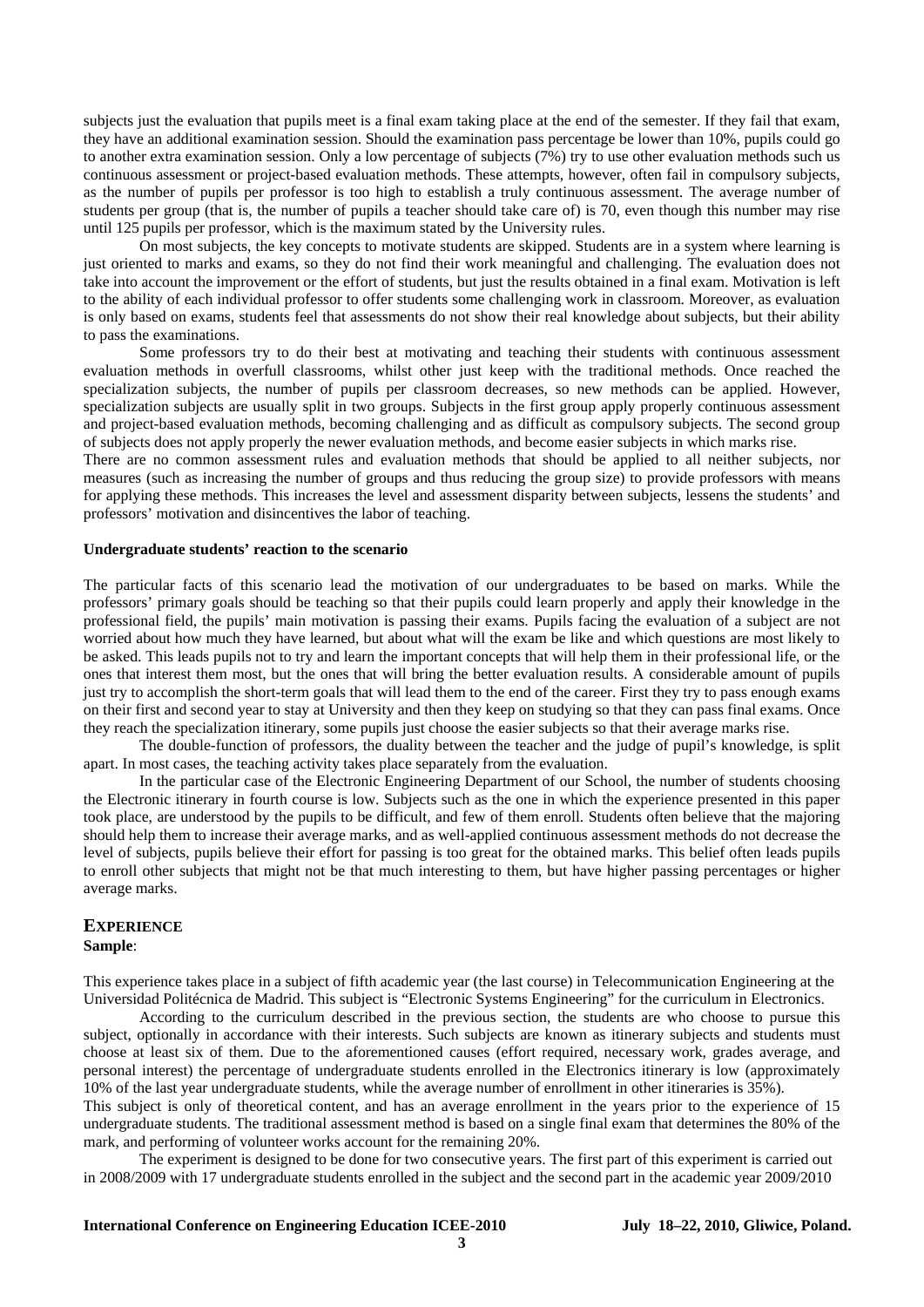with 19 undergraduate students enrolled. During the two years preceding the experiment (2006/2007 and 2007/2008), teachers of the subject have been keeping statistics.

## **Description of experience:**

During the last two years carrying out this experience, it is offered to the students a choice between two different evaluation methods:

- **Traditional Method:** Like previous years, the knowledge acquired by students is assessed through a final exam. The mark obtained in this test determines the final 80% of the grade. The remaining 20% is based on an optional work (10% class exercises and 10% oral presentation).
- **Experimental Method:** With this evaluation system, all the students enrolled receive at least a score of 9 out of 10 in the subject. This minimum grade is independent of their effort, performance, results or marks. We can say that students start from the first day of course with a final grade of 9 out of 10. The rest of the grade (the remaining 10%) is evaluated through the oral presentation of a topic chosen by students. The execution and submission of this work is optional.

 During the two years that the pilot project lasts, the undergraduate students have chosen the experimental evaluation method.

 With this evaluation method all undergraduate students marks are high (at least 9 out of 10) what appears to solve one of the key concerns of students. However, another indicator that is being imposed (at least to apply to jobs abroad) is the rating based on percentiles. We still continue to adjust in a gradual way the grades of the undergraduate students varying the 10% of the grade according to the presentation work. Thus, undergraduate students who wish to have a high percentile and a high average grade have the opportunity to get it through the presentation of the optional work, and those who care only for the final mark (or simply pass) will cover their needs.

 As a method of learning control and in order to compare results with previous years, we use the same final exam questions for partial exams. While the exam in the experimental evaluation method has no repercussion on the grade of the subject, the carrying out is obligatory for all the undergraduate students.

## **Indicators for the study:**

During the development of this experience we want to observe several different factors which are detailed below:

- **Motivation:** As we can see in the first section of the paper, one of the greatest motivations of the undergraduate students enrolled in the studies is to pass and get the degree. Therefore, we can think that using this alternative evaluation method, the primary motivation is eliminated since all the undergraduate students get a grade of 9 out of 10. In this way ... how will this experiment affect the undergraduate students? Will motivation be lost as an incentive for learning? Will the main motivation be changed? Will it move to the percentile marks? If we remove the pressure from getting good grades, will undergraduate students maintain their interest in learning?
- **Class attendance.** By eliminating the final exam and knowing that the grades are not related to effort, work or knowledge ... how does this affect the number of undergraduate students attending classes? Will those who are only interested in passing leave the attendance to classes? What is the percentage of these students?
- **Obtained knowledge:** If we eliminate the pressure of the final exam, will students maintain the level of learning? We can believe that removing the "need" to study the undergraduate students will devote less effort. So will they learn less? Or on the other hand, eliminating the need to "pass", will students focus on learning the most interesting skills or the most required in their future work? Thus, is the obtained knowledge by the undergraduate students lower, greater or different?
- Learned skills. Taking a look at the professional world... are there new skills acquired? Are they valued? Are they different because of the experimental evaluation method?
- **Difficulty perceived by undergraduate students.** The topics list is maintained during the four years of study, as well as teachers who teach. Keeping these values constant, and only varying the method of evaluation, has the perception of difficulty changed? From the point of view of students, guarantying 9 out of 10, is the perceived complexity different?
- **Interest perceived by undergraduate students.** We want to measure how the experience affects the interest shown by students on the subject. As with the previous indicator, we keep constant the topics list, so the only variable is the method of evaluation. Will the perceived interest be changed? In which way?
- **Learning perceived by undergraduate students:** Keeping constant, as in the previous two cases, the topics list of the subject… Does the evaluation method affect to the learning perceived by the pupils? In what way?
- **Number of undergraduate students enrolled in the next year.** The application of this method of evaluation is carried out for two consecutive years. Assuming one of the conditions established in the previous section (students trying to improve their average mark in the last year), could we predict an effect triggered by the 9 out of 10 as minimum grade? Will this effect be real?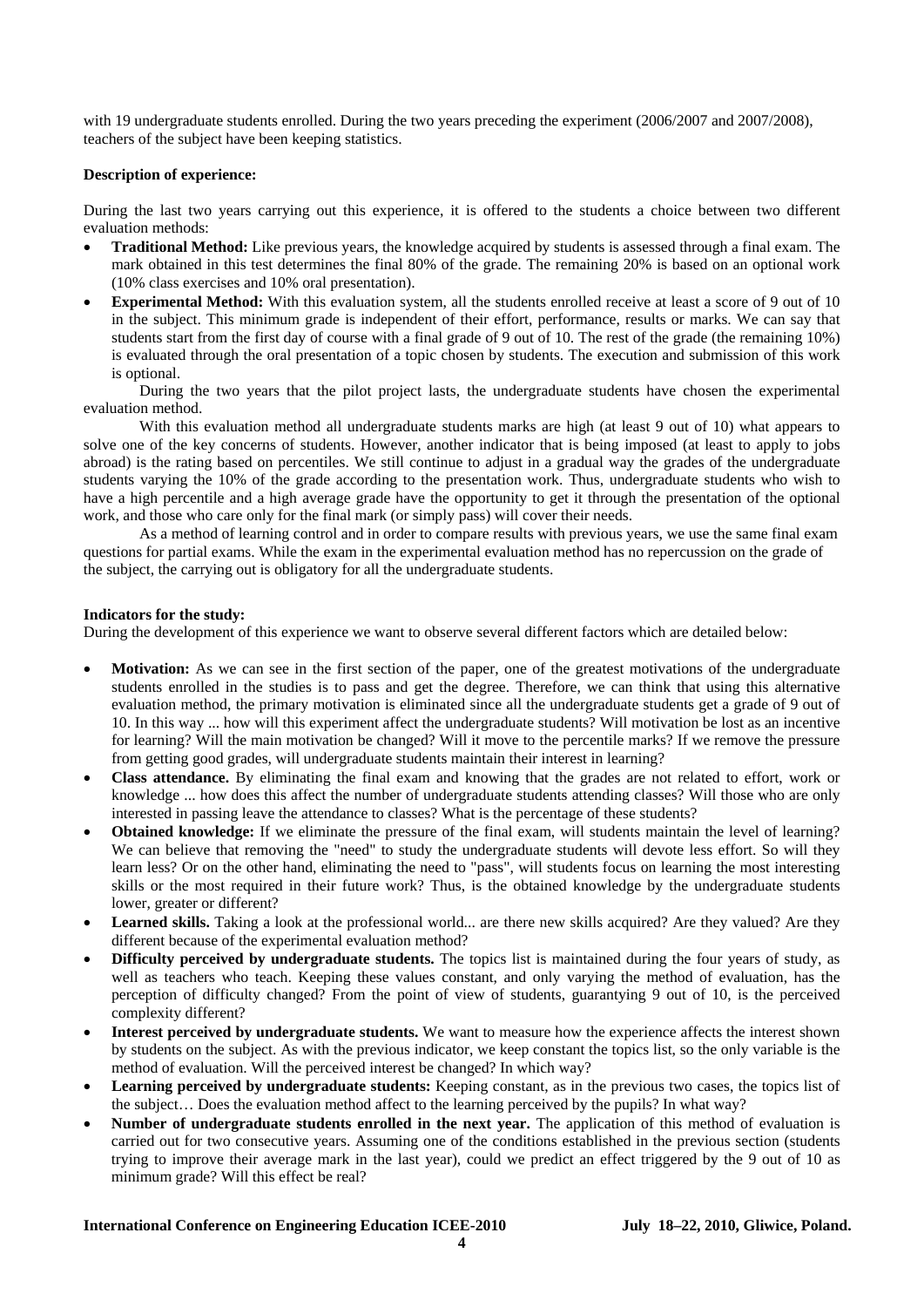- • **Special cases. "Parasites."** We must also assess what happens with one of the profiles of students described above. Those for whom the only motivation is the pursuit of the Engineering degree in Telecommunication. With the 9 out of 10 their goal are covered and they simply enroll the subject. Will this evaluation method increase the number of such students? In which percentage?
- **Role of judge of learning.** Linked to the previous point, what happens with students without any knowledge of the subject who obtain the minimum grade (in this case, 9 out of 10) without any effort? Is this situation fair? Are we eliminating the role of judge that the teacher usually has? Is this important? What consequences could have regarding to student, teacher, school or business?

# **RESULTS**

We have obtained results from several different sources: exams, student polls, direct observation, subjective perceptions, and official academic data. Our experience has been developed from 2006/2007 academic year to 2009/2010 academic year. We use traditional evaluation for the first two years and new evaluation for the following two years.

 First we want to analyze the influence of this evaluation over the student acquire knowledge. Real knowledge for the two first years is the mark average. This mark was based on a final exam (80%), class work (10%), and presentation (10%). In the following two years the mark is the average in the mandatory partial exams (90%) and presentation (10%). Partial exams had the same questions that the previous final exam, students just take the partial exams after the module explication. We want to find out the knowledge exactly without possible errors caused by different questions. Students do not have feedback about their partial marks (to avoid the motivation by student competition) but they knew our perception . Results are depicted in [Figure 1](#page-4-0) and we can see that they are very similar. We can check questions that need to learn data by heart are easier for traditional method students and, on the other hand, conceptual and system related questions are easier for the new experience students. Our perception is that students with the experimental method try to understand the global idea, avoiding data that is not important or relevant. Professors agree with this kind of teaching.



<span id="page-4-0"></span>We also want to know the pupil perception about their knowledge and results are depicted in [Figure 2](#page-4-1). This is very surprising because is extremely equal, about 7.5 out of 10



<span id="page-4-1"></span>We use two parameters to measure students interest in the subject. First one is the class enrolling, because this is an optional subject and they can choose other subjects, and the second is class attendance over the total number of class register ([Figure 3](#page-5-0)). We also use a poll to test students perception [\(Figure 4\)](#page-5-1). Class enrolling increase from 15 to 19 in two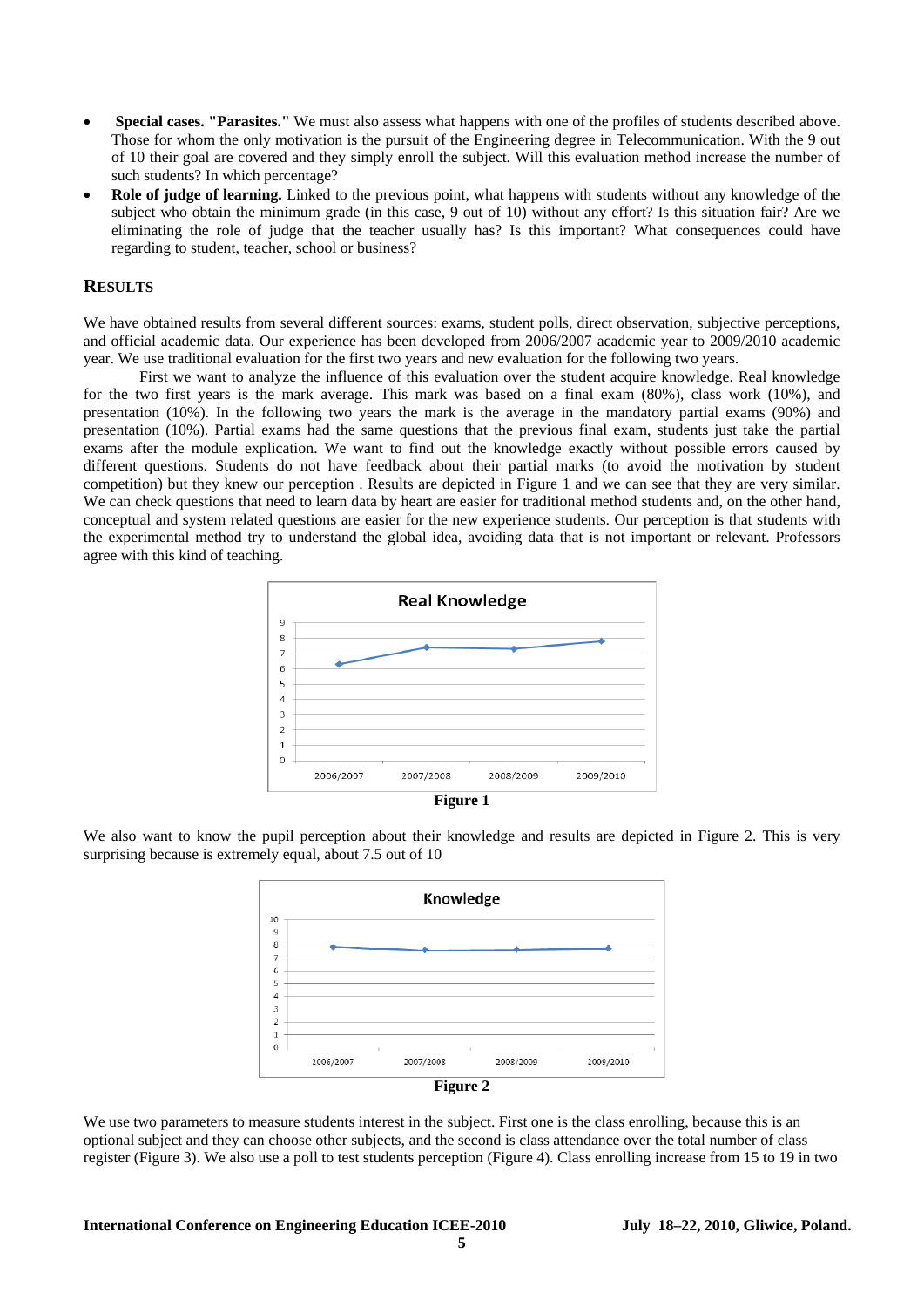<span id="page-5-0"></span>years and the percentage of people assisting to the class is almost the same. Course interest increases from 7 to 9 out of 10 too.





<span id="page-5-2"></span><span id="page-5-1"></span>We use a poll and final marks to measure the subject difficulty. Results are in [Figure 5](#page-5-2) and [Figure 6.](#page-6-7) In our opinion perceived difficulty is related to evaluation method, thus is, inversely proportional to marks, as we can see below.

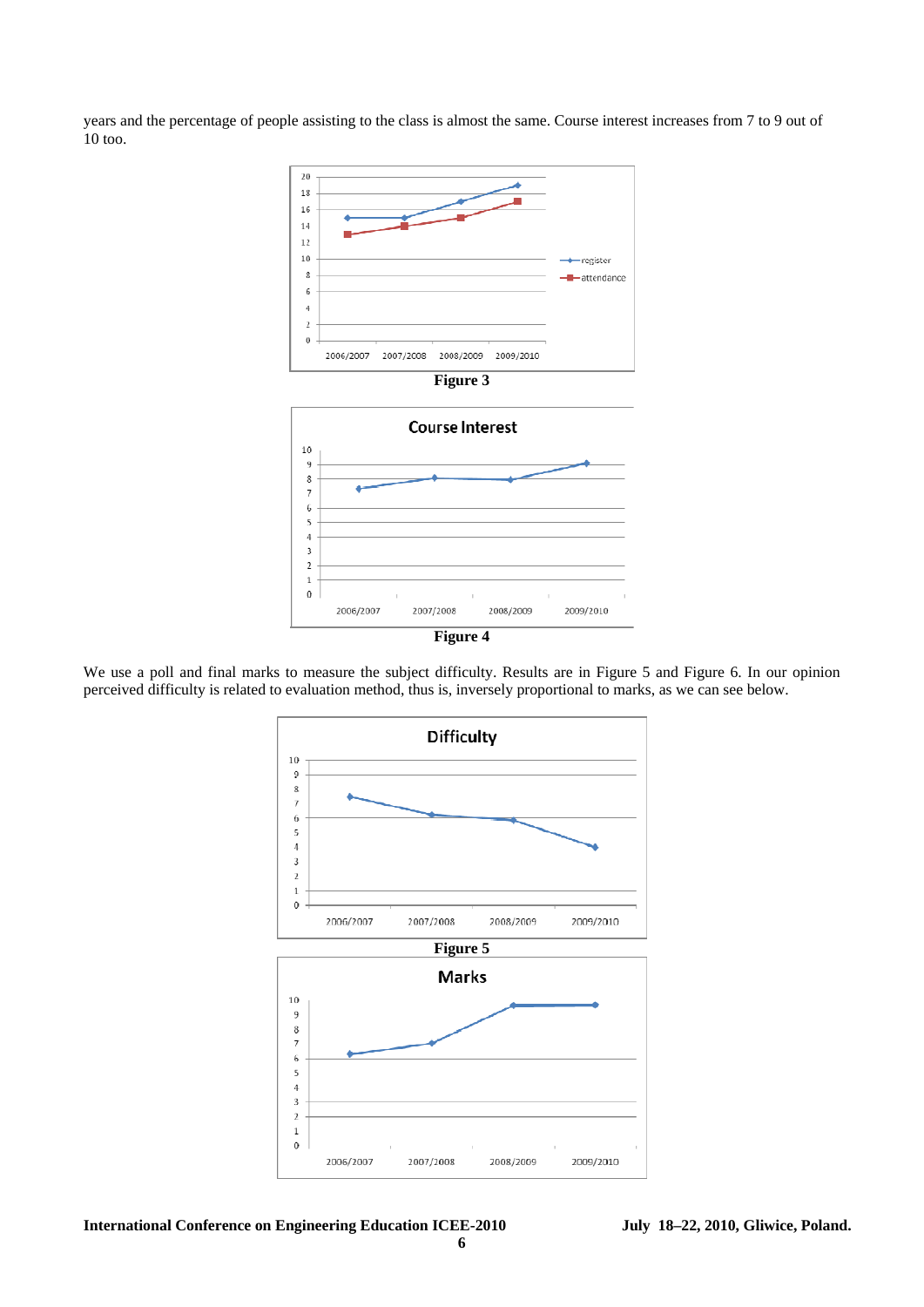#### **Figure 6**

<span id="page-6-7"></span>Finally we ask to our students their opinion about the evaluation method and in [Figure 7](#page-6-8) we have the answers. Of course, their decision is better than a one-sided decision. Furthermore, this evaluation method is more comfortable for all of them.



## <span id="page-6-8"></span>**CONCLUSIONS AND FUTURE WORK**

We will try to answer all the experience section questions based on previous results section. As we can see, with the new evaluation method the knowledge acquired by students is higher and their perception is almost similar. Class attendance is equivalent and parasites are the same percentage over the total. Also the students' interest is increasing, the difficulty is less and the evaluation method is greatly appreciated by students, and percentile has been saved with this new methodology. In our opinion these question have been answered. We want to denote that this experience is for a very specific scenario.

 At this point there are several questions without answer. What about the role of judge of learning? Is this situation fair? Are we eliminating the role of judge that the teacher usually has? Is this important? What consequences could have regarding to student, teacher, school or business? It is very difficult to obtain answer because we have to talk to human resources department of different companies and, furthermore, the influence of a specific subject over the whole curriculum is not very important.

 Now, we have to know how we can extrapolate our experience to other subjects (mandatory, massive…), other degrees, and other countries. Next step is to continue with this experience analyzing the evolution and try to include the method in a second year mandatory subject.

 Finally, we want to talk with professors' community about these topics: Is this the perfect evaluation method? Do marks make sense? What is the influence of the evaluation method over student motivation? Engineers, are marks important?

#### **ACKNOWLEDGEMENT**

We want to be grateful to all our students for allowing us to teach.

## <span id="page-6-1"></span><span id="page-6-0"></span>**REFERENCES**

- [1] McClelland, D. "Human Motivation. Glenview", Ill.: Scott, Foreman, 1985
- [2] Meece, J.L. "The role of motivation in self-regulated learning". In D. H. Shunk and B. J. Zimmerman (Eds). Self-regulation of learning and performance: *Issues and educational applications*. Lawrence Erlbaum, Hillsdale, 1994:25-44.
- <span id="page-6-2"></span>[3] Deci, E.L. "The psychology of self-determination". *Lexington*, MA: Health, 1980
- <span id="page-6-3"></span>[4] Dweck, C.S.; Elliot, E.S. "Children's theories of intelligence: Impact on learning". In S.G. Paris, G.M. Olson, H.W. Stevenson (Eds.) *Learning and motivation in the classroom*, Hillsdale: New Jersey-USA, 1983
- <span id="page-6-4"></span>[5] Convington, M.V. "The Motive for Self-Worth". In R. Ames and C. Ames (Eds.) Research on Motivation in Education. Student Motivation. Vol. I. New York, Academic Press. 1984. *The Self-Worth Theory of Achievement Motivation: Findings and Implications. The Elementary School Journal* 85, pp. 5-20, 1984
- <span id="page-6-5"></span>[6] Feather N.T. "Expectations and Actions: Expectancy-Value Models in Psychology". Hillsdale, New Jersey: Lawrence Erlbaum Associates, 1982
- <span id="page-6-6"></span>[7] Ames, C. "Competitive, cooperative and individualistic goal structures: A cognitive-motivational analysis"*. Research on motivation in education, Vol 1*, Academic Press: Nueva York-USA, 1984